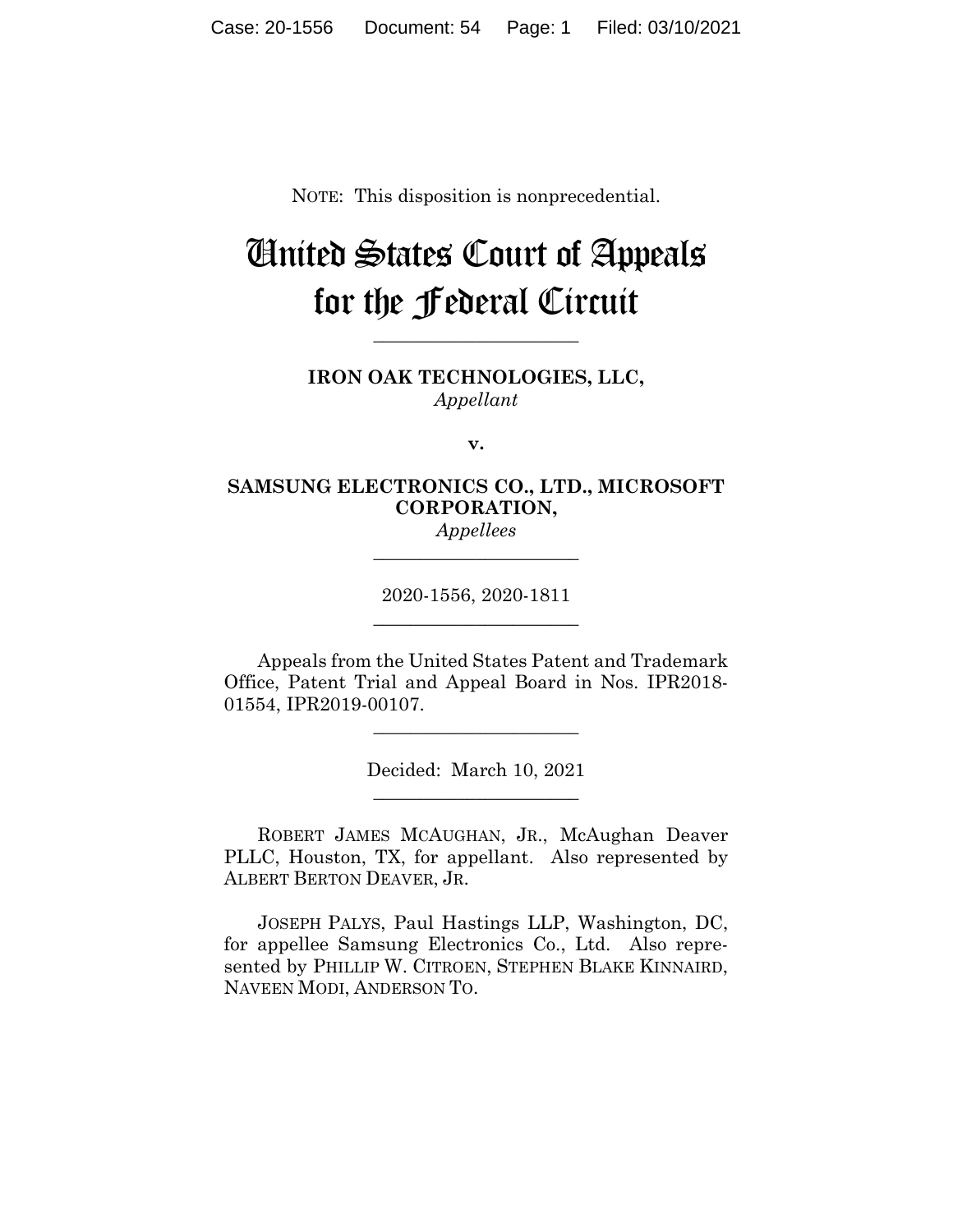IRON OAK TECHNOLOGIES, LLC v. SAMSUNG ELECTRONICS CO., LTD.

 RICHARD ALAN CEDEROTH, Sidley Austin LLP, Chicago, IL, for appellee Microsoft Corporation. Also represented by SCOTT BORDER, JOSEPH A. MICALLEF, Washington, DC.

Before DYK, LINN, and MOORE, *Circuit Judges*.

 $\mathcal{L}_\text{max}$  and  $\mathcal{L}_\text{max}$  and  $\mathcal{L}_\text{max}$  and  $\mathcal{L}_\text{max}$ 

PER CURIAM.

Iron Oak Technologies, LLC appeals from final decisions of the Patent Trial and Appeal Board ("Board) in two inter partes review proceedings collectively holding claim 1 of Iron Oak's U.S. Patent No. 5,966,658 (the '658 patent) invalid as anticipated by three distinct prior art references and obvious over two additional grounds. We affirm based on anticipation by U.S. Patent Number 6,044,075 ("Le Boudec").

Substantial evidence supports the Board's conclusion that Le Boudec anticipates all limitations of claim 1 of the '658 patent. Iron Oak contends the Board erred in reaching that conclusion with respect to three limitations. With respect to the "plurality of ordered lists" limitation, the table in column 15 of Le Boudec ("table") reasonably can be seen to disclose one ordered list showing a start/finish communication route of A to B and a second ordered list showing a start/finish route of A to D. Iron Oak proffers no reason why association with a communication attribute requires that the entries in the ordered list have the same value for at least one attribute. Moreover, the Board is correct that the first two entries in the table may be read as a list "of routes between nodes A and B ordered according to increasing delay and a second list of routes between nodes A and B ordered according to decreasing bandwidth." IPR 2018- 01554 *Final Written Decision* at 21. The fact that the table discloses multiple routes within a single table and refers to the table in the singular as "[t]he set," Le Boudec at col. 9, ll. 29-30; *id.* at col. 9, ll. 52-53, does not detract from what is disclosed or suggest that the Board engaged in

2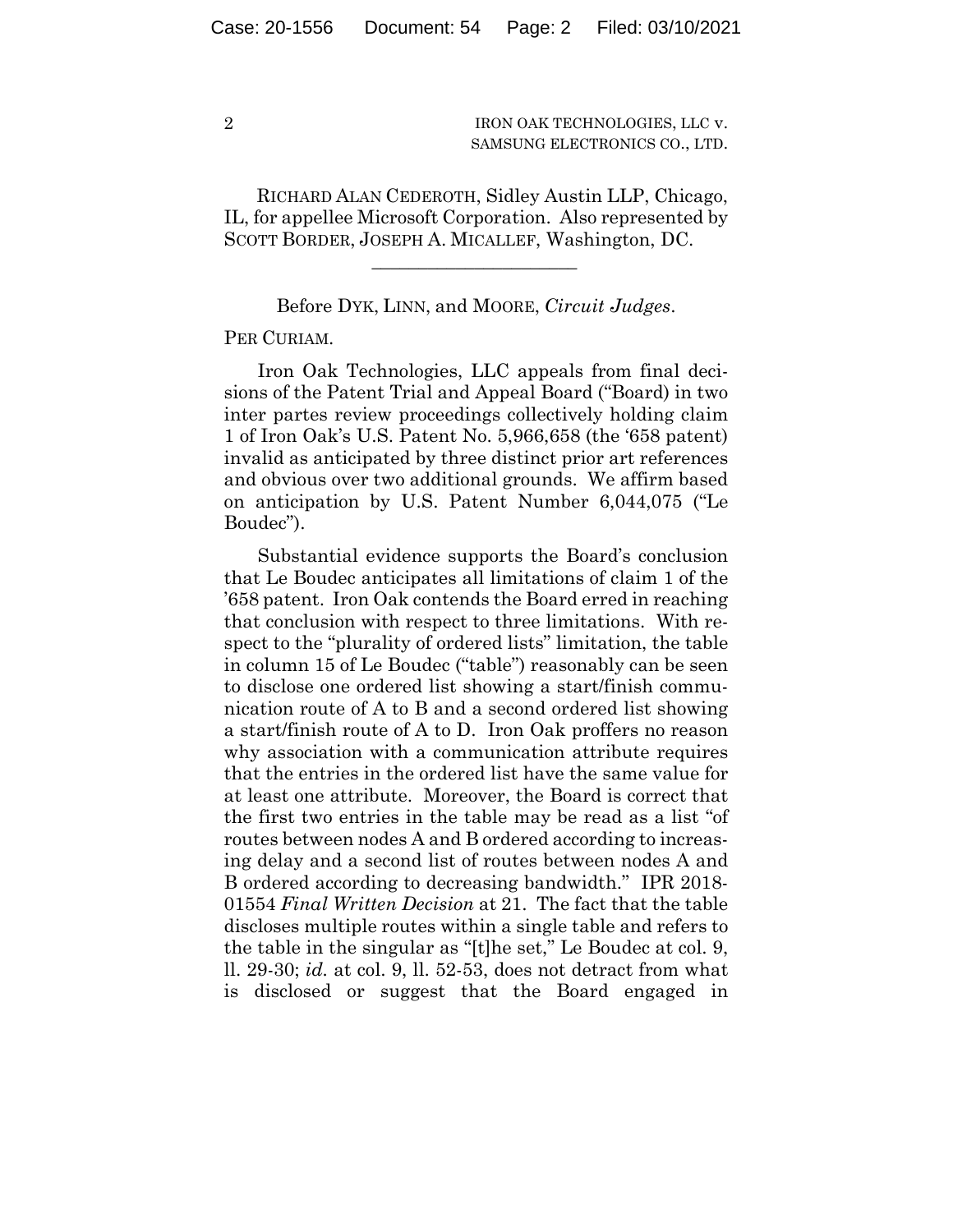IRON OAK TECHNOLOGIES, LLC v. SAMSUNG ELECTRONICS CO., LTD. 3

impermissible hindsight reconstruction or reconceptualization. Substantial evidence thus supports the Board's finding that the table met the limitation in claim 1 of "a plurality of ordered lists of communication paths."

With respect to the "communication attributes" limitation, Iron Oaks argues that because the delay and bandwidth values disclosed in Le Boudec do not "overlap," the list of optimum routes between nodes A to D is not associated with a common attribute. The Board was correct to reject this argument both because it was raised for the first time in Iron Oak's sur-reply and because it inaccurately reflects what is actually disclosed and claimed in the '658 patent. Figure 4 of the '658 patent discloses several paths each of which may have its own unique characteristic. And those paths may be ordered according to those characteristics. Again, substantial evidence thus supports the Board's finding that Le Boudec met the limitation in claim 1 of a plurality of ordered lists each "associated with one of a plurality of communication attributes."

Finally, Iron Oak argues that the Board failed to explain its reasoning for why Le Boudec discloses the limitation that "[e]ach communication attribute represent[s] a separate priority for communication." Samsung argued in its petition that "the additive attribute [(e.g. delay)] reflects a priority for delay characteristics of the route, and the restrictive attribute [(e.g. bandwidth)] reflects a priority for bandwidth availability of the route." J. App'x 155 (Micron Petition in IPR 2018-01554). The Board agreed with Samsung's argument that each ordered list in the table in Le Boudec "is associated with one of a plurality of communication attributes . . . and each attribute represents a separate priority for communication (e.g. least available bandwidth or most constrained link, etc.)." *Board Decision* in IPR 2018-01554 at 14. *See also id.* at 16 ("We agree with Petitioner that . . . each list is ordered in terms of increasing delay and decreasing bandwidth.").